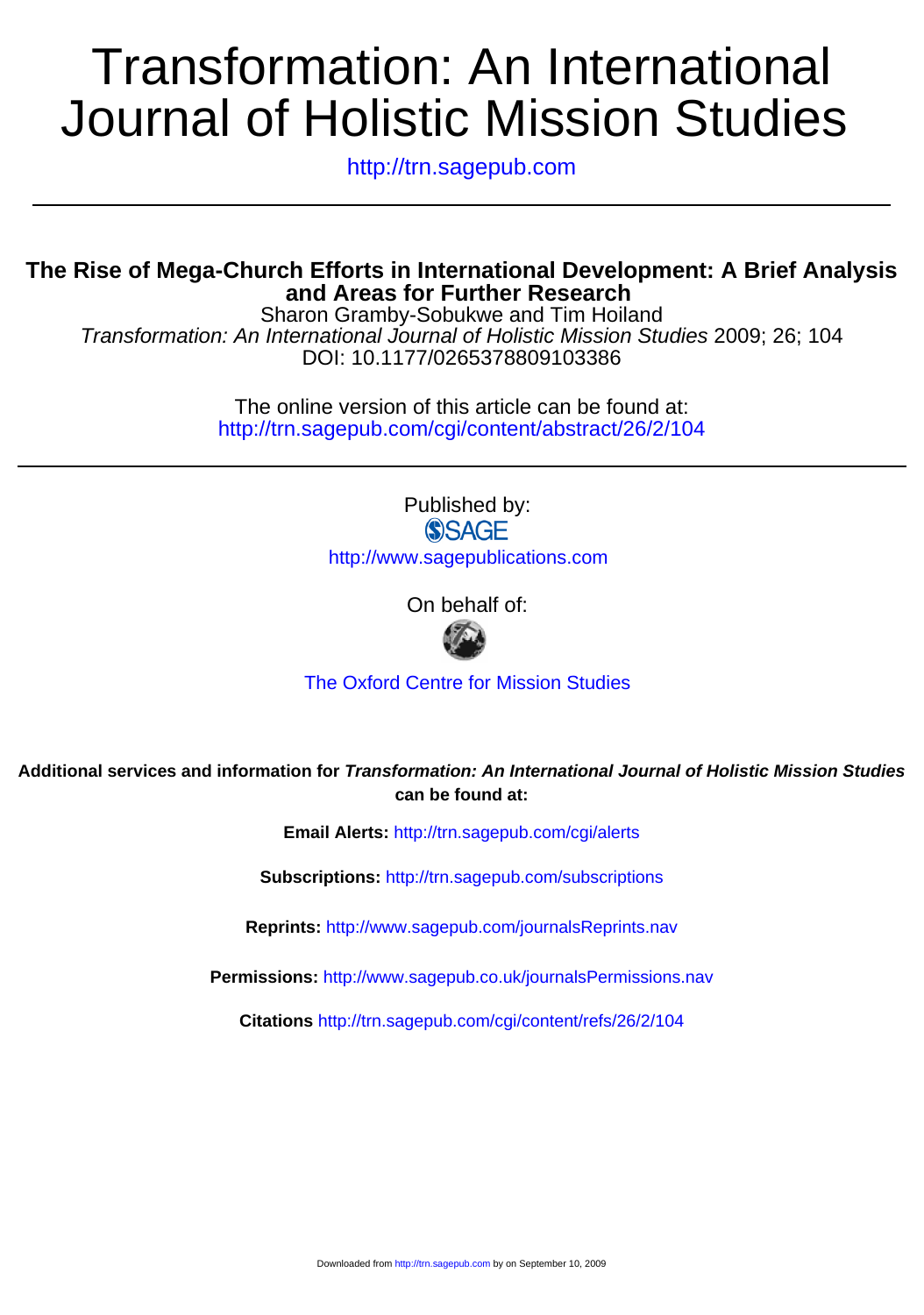

Volume 26 No 2 April 2009 Pp. 104–117 © The Author(s), 2009. Reprints and Permissions: http://www.sagepub.co.uk/journalsPermissions.nav DOI: 10.1177/0265378809103386. ISSN 0265-3788 http://trn.sagepub.com

# **The Rise of Mega-Church Efforts in International Development**

# **A Brief Analysis and Areas for Further Research**

## **Sharon Gramby-Sobukwe and Tim Hoiland**

*Dr Sharon Gramby-Sobukwe is Associate Professor of Leadership and currently Department Chair of the School of Leadership and Development*

*Mr Tim Hoiland is a graduate student in Eastern's Masters of International Development program.*

#### **Abstract**

Evangelical 'mega-churches' are awakening to the importance of tackling poverty and social issues even as they continue their focus on evangelism and church planting. As a result, they are moving into carrying out their own development efforts globally, emphasizing direct relationships with churches in the developing world. This is changing their engagement with the 'professional' evangelical development organizations, leading the mega-churches to search and experiment with development methods, approaches, and choice of issues, and bringing them up against questions and challenges inherent in development work.

#### **Keywords**

Christian NGOs, Christian missions, evangelical development organizations, international development, mega-churches

Rick Warren, pastor of Saddleback Church in Lake Forest, California and author of *New York Times* bestseller *The Purpose Driven Life* and complementary educational materials, is arguably the most prominent evangelical in the USA today. Not only have his publications reached millions, Warren also hosted presidential candidates John McCain and Barack Obama at the Saddleback Civil Forum, the first and only joint campaign event prior to their parties' respective conventions (Perkes, 2008). And, most recently, he was tapped by Barack Obama to deliver the invocation at the president-elect's inauguration.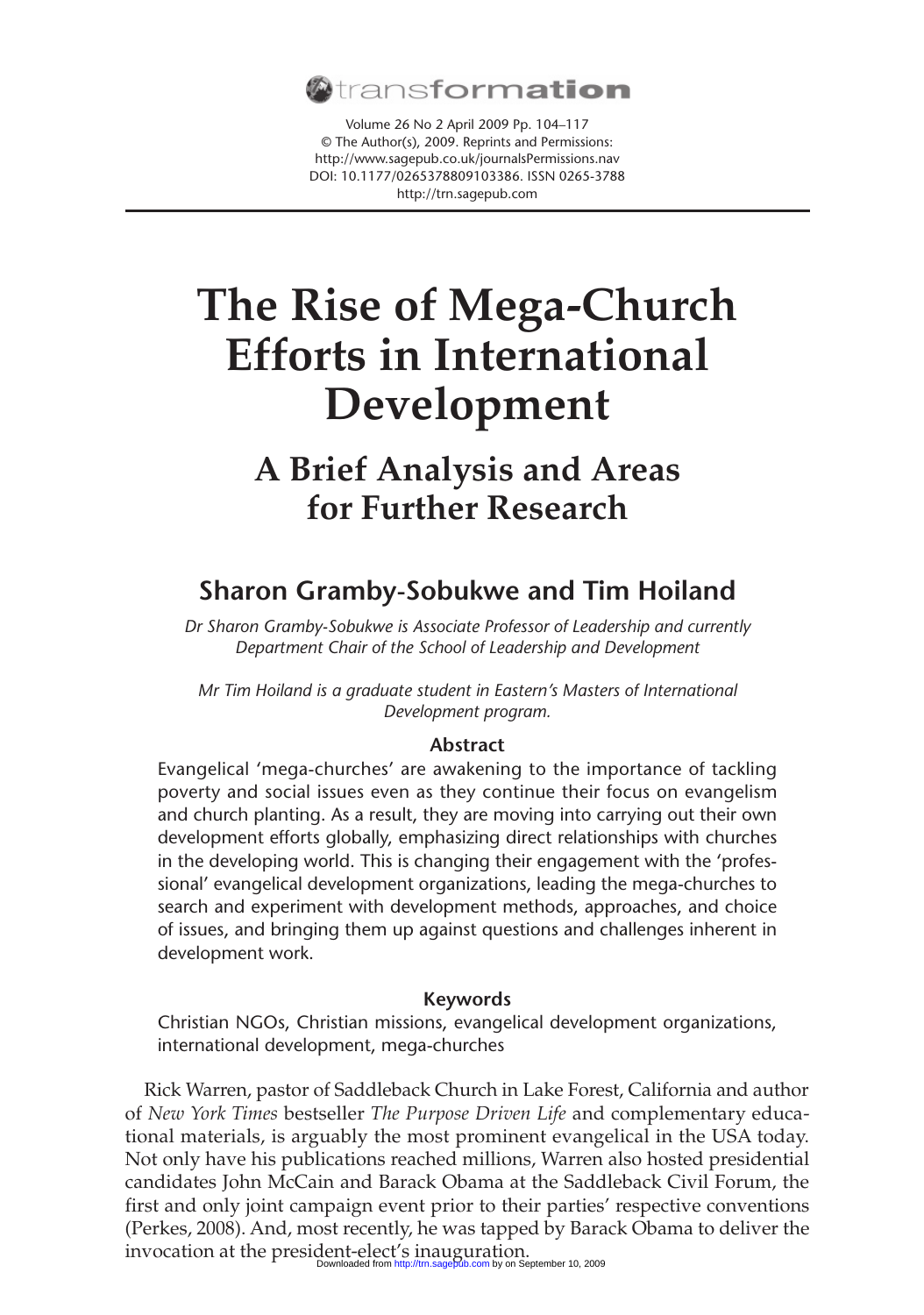But Warren is concerned with far more than church growth and American politics, as witnessed by Saddleback's ambitious plan to 'promote reconciliation, equip leaders, assist the poor, care for the sick, and educate the next generation' (P.E.A.C.E, n.d.).<sup>1</sup> This P.E.A.C.E Plan, launched in 2005, aims to address the world's most significant spiritual and social problems through local churches.

Warren and Saddleback's P.E.A.C.E. Plan is a prime example of the growing phenomenon of evangelical 'mega-churches' carrying out their own development efforts globally. In the past, the bulk of evangelical international development efforts have been the terrain of Christian development organizations, also known as non-governmental organizations (NGOs). While NGOs have had close relationships with churches, the mega-church approach to development emphasizes long-term relationships between churches themselves, in which church members engage in hands-on ministry as opposed to funding the more 'professional' development organizations.

This article is a brief description and analysis of this growing trend in the evangelical reawakening to the social mandate of the gospel. The primary purpose of this article, a modest one, is to point to the importance of this movement its implications, and areas for future research. It begins with a review of the possible sources and roots of this trend, examines three cases of mega-churches involved in this process and considers the potential promises, tensions and difficulties that await this movement. Finally, this article points to areas for future research into how the mega-church development movement might be most effective as mega-churches utilize new means and methods to create church-based development models.

#### **Roots and Sources of Mega-Church Engagement in Development**

The increasing involvement of evangelical mega-churches in development is the result of a variety of recent and historical trends. Foremost among the recent trends are (1) the emergence of mega-churches, (2) the shifting paradigm of Christian missions, including an increasing awareness and buy-in by the evangelical community into the importance of a Scripturally mandated 'holistic' approach to engagement with society that goes beyond just evangelism and the explosion of congregationally-based short-term missions trips, and (3) the rise of evangelical international development organizations and the contributions to the evangelical 'reawakening' to social issues by specific leaders in the evangelical movement.

While it is beyond the scope of this article to review any of these trends in depth, a quick look at how they have fed into each other is in order. The first is the dramatic rise of the international mega-church movement. Scott Thumma of the Hartford Institute for Religion Research generally defines a mega-church as a 'Protestant congregation with a sustained average weekly attendance of 2000 persons or more in its worship services'. While large churches are not a new phenomenon, 'some researchers suggest that this church form is a unique collective response to distinctive cultural shifts and changes in societal patterns throughout the industrialized, urban and suburban areas of the world' (Thumma, n.d.). In fact, the rapid growth and proliferation of mega-churches internationally, and their common characteristics and the networks of affiliation they form, suggest that the world is witnessing a mega-church movement.

Mega-churches are changing the global makeup of Christianity to the extent that some scholars are characterizing them as the harbingers of 'The Next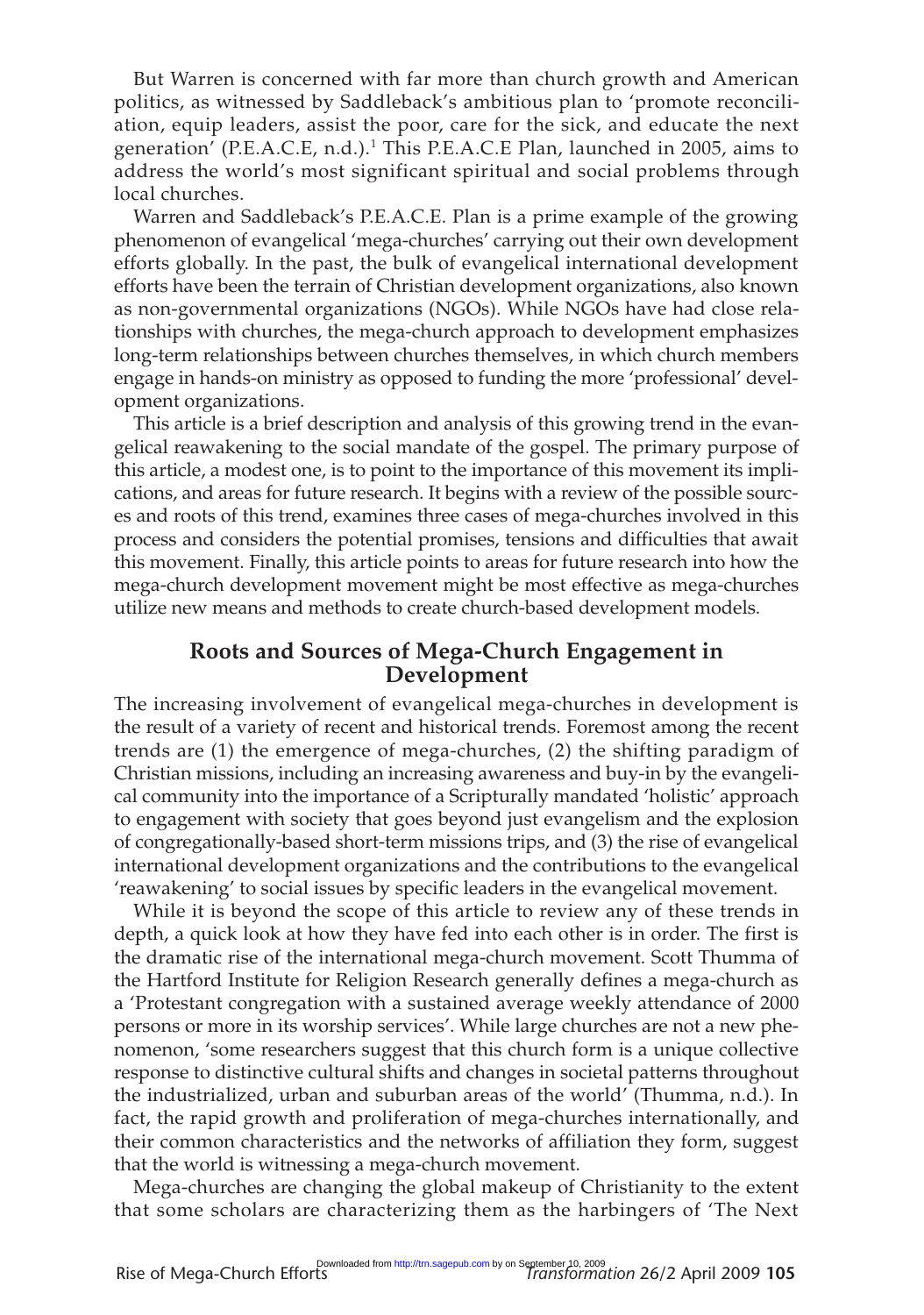Christendom' and the 'African Century of Christianity'. Asia has the largest known mega-church in the world, the Yoido Full Gospel Church (YFGC) in South Korea, and many other mega-churches have sprung up in China, Malaysia, India, Indonesia and Singapore. The Asian mega-church movement is largely Pentecostal, growing mainly in secularized and urbanized societies that allow religious freedom. However, it is from Africa and Latin America that mega-churches are now driving the global mega-church movement in growth, enthusiasm and cash flow. In these regions, mega-churches are growing twice as fast as Catholic and Anglican congregations, and as in Asia they are largely Pentecostal (Gifford, 2004).

Mega-churches have also changed the face of the North American church since the 1980s. Spanning a vast array of styles and ministry approaches, there are currently over 1300 mega-churches in the USA alone. These megachurches tend to share common characteristics, including a conservative theology, a high-profile senior pastor, and a variety of ministries for their members (Thumma, n.d.).

The rise of mega-churches has taken place in, and been influenced by, the context of a major shift in mission paradigms in the modern era. First, perhaps more than anything else, changes in the demographics of the Church have reshaped Christian missions, especially in the shift of the center of Christianity from Europe and North America to the global south.2 Today, more than half of all Christians live in the developing world and nearly 70 percent of evangelicals live in the nonwestern world. Recent years have seen, further, a dramatic increase of independent, nondenominational Christians from 9 to 19 percent, most in the global south (Myers, 2003: 54). These Christians of the global south, including the mega-church movement, are changing the face of Christianity with local insights and interpretations, sending missionaries abroad themselves and challenging Christians of the world to reconsider old paradigms.

Second, as a result, in the modern mission era, mission thinking and paradigms have evolved from an emphasis on the Church as a civilizing or westernizing agent to the Church as 'pilgrim community' (Myers, 2003). Specifically, missiology has begun to disciple the nationals for spiritual *and* social transformation. Recognizing the centrality of holism, emerging mission paradigms focus on transforming all of life for all of the people of God (Bosch, 1991). This emphasis on holism has crept up among missionaries, their sending agencies and, as a result, on the churches and mega-churches. While evangelical missionaries have continued to raise their support through churches and to be sent through a host of different mission sending agencies, they also have begun to gravitate more towards seeing the importance of understanding local cultures and customs as well as the situation of poverty and how that affects people's spiritual condition and their receptivity to the gospel message. This movement, or reawakening to the social mandate of the gospel, has also happened apace in the sending agencies themselves.

Finally, in addition to being affected by the shift in demographics and the rethinking of missions along holistic lines, mission paradigms have also been reshaped by the tremendous growth in international short-term mission trips by youth and adults from evangelical churches all over the USA. This movement has fed into the openness towards holism in missions, sparking an interest and passion for working on issues of poverty and social change in churches large and small, and mega-churches have not been exempt from this impact.<sup>3</sup>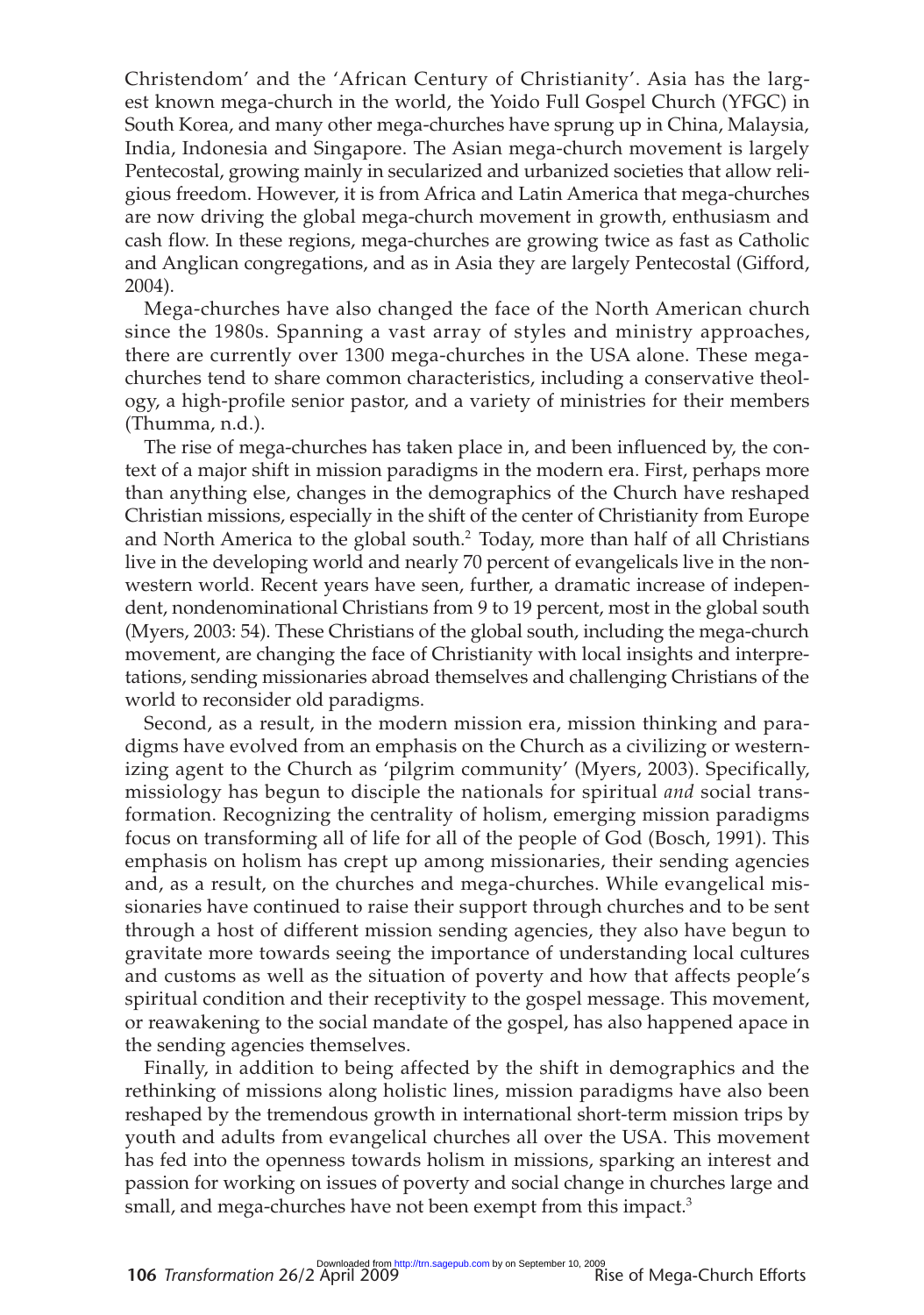While the involvement of mega-churches in development can be explained by their growth as a movement in the context of a shift in mission paradigms, especially the trend towards seeing the social aspects of the gospel as part and parcel of missions, the analysis would not be complete without pointing to the impact made in this process by two other variables. The first is the significant history and track record of evangelical development organizations such as Compassion International, Samaritan's Purse, Tearfund, World Relief, and World Vision, and their tie-in with the churches and mega-churches through a variety of channels. The second is the 'against the grain work' on social issues carried out by leading evangelical figures such as Tony Campolo, Rene Padilla and Ron Sider as far back as the 1970s, joined more recently by young leaders such as Shane Claiborne, that set forth the Scriptural and theological framework for such a framework in a variety of settings, including in documents such the 'Chicago Declaration of Evangelical Social Concern' in 1973 and the 'Lausanne Covenant' a year later. In particular, the Lausanne Covenant, signed by a host of evangelical entities, affirmed the importance of a holistic or 'integral' approach to Christian mission. With respect to 'Christian Social Responsibility', it stated:

We affirm that God is both the Creator and the Judge of all men. We therefore should share his concern for justice and reconciliation throughout human society and for the liberation of men and women from every kind of oppression. Because men and women are made in the image of God, every person, regardless of race, religion, colour, culture, class, sex or age, has an intrinsic dignity because of which he or she should be respected and served, not exploited. Here too we express penitence both for our neglect and for having sometimes regarded evangelism and social concern as mutually exclusive. Although reconciliation with other people is not reconciliation with God, nor is social action evangelism, nor is political liberation salvation, nevertheless we affirm that evangelism and socio-political involvement are both part of our Christian duty. For both are necessary expressions of our doctrines of God and man, our love for our neighbour and our obedience to Jesus Christ. The message of salvation implies also a message of judgment upon every form of alienation, oppression and discrimination, and we should not be afraid to denounce evil and injustice wherever they exist. When people receive Christ they are born again into his kingdom and must seek not only to exhibit but also to spread its righteousness in the midst of an unrighteous world. The salvation we claim should be transforming us in the totality of our personal and social responsibilities. Faith without works is dead. (The Lausanne Covenant, 1974)

While this theological groundwork was extremely important, and has gained purchase over time among more and more evangelicals, the relationships between evangelical development organizations and the evangelical churches in this context have been more complicated. The case of World Vision, for example, is instructive. World Vision was started by Bob Pierce in order to respond to the suffering of children after the Korean War. Prior to founding World Vision, Pierce traveled to needy communities and brought compelling video footage back to churches in the USA, where he would appeal for donations. He would then send the money to missionaries or mission organizations working in these communities. The first child sponsorship program began in Korea in 1953, and later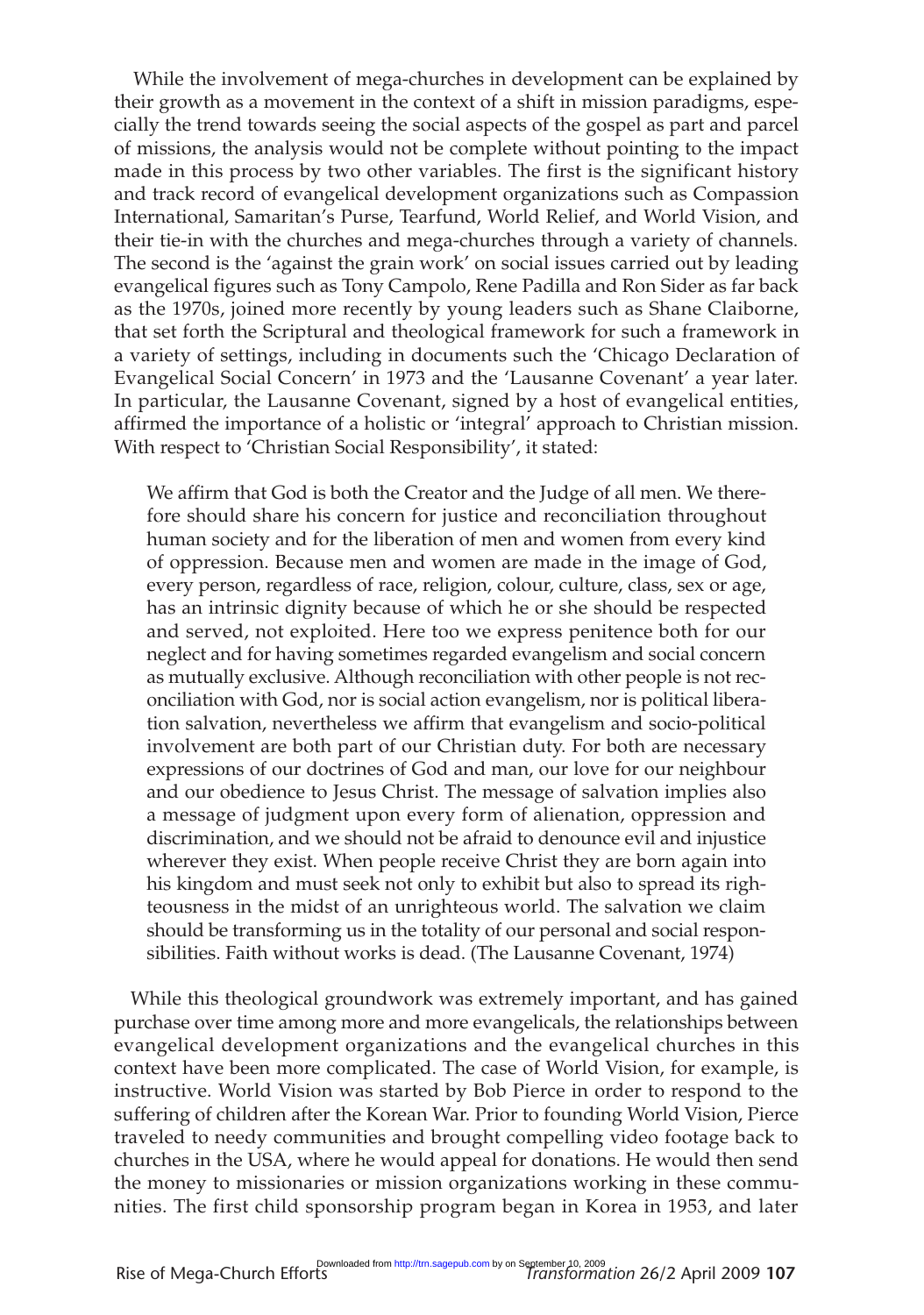expanded across Asia and throughout Latin America, Africa, Eastern Europe and the Middle East (World Vision, n.d.).

As World Vision (WV) continued to expand, it decided that stronger ties with foundations and private donors were needed if WV was going to be able to advance as a leader in the relief and development sector. This decision came about as a result of the realization that with rapid turnover of pastors in churches, many partnership efforts with churches ended abruptly, as new pastors often did not share the sense of global mission or concern for the poor.

According to Steve Haas, WV's Vice President of Church Relations, 'As a business decision, it was brilliant … We probably tripled in size in that time period. But about eight or nine years ago there was a real concerted look at what our mission was, and … [we realized] that if we were in fact going to maintain our Christian identity, one of the clearest ways to do that was to maintain a much more aggressive partnership with the church'.4

As Haas emphasized, 'We were growing relationships with the church, not only in terms of partnering with what we were doing internationally, but as a resource agent so they could realize a *world vision*'. More than a brand, according to Haas, the term signifies 'a global understanding of what God is doing in the world'. The effort seems to be paying off; WV's partnerships with churches have grown dramatically, and Haas expects this trend to continue.

Churches of all sizes are actively involved in WV's various programs, such as child sponsorships and the 30 Hour Famine (The 30 Hour Famine, n.d.), but most partnerships tend to be in conjunction with mega-churches. Larger churches have greater resources, a more developed international ministry strategy, and often even have a better understanding of the ways in which their members are gifted – all of which lend themselves well to large-scale partnerships. As Haas explains, 'These are all wonderful ingredients for us ... We can meet a variety of skill sets or experiences because we're also a much larger organization'. Therefore, while child sponsors come from a variety of places, WV's work has benefited extensively from the proliferation of mega-churches and from their increasing interest in social issues.

In fact, according to studies by the Hartford Institute of Religion Research, mega-churches are showing increased interest in a more holistic approach to ministry, with noticeable shifts during the past decade alone. For instance, more than half of all mega-churches are now making efforts to focus on community outreach and social justice (Thumma and Bird, 2008). While these findings are largely reflective of local outreach, mega-churches are increasingly implementing similar strategies internationally.

What, then, explains the trend of Saddleback and other mega-churches choosing to bypass existing Christian development organizations, instead preferring to operate in a more direct, church-based manner, often in partnership with local churches in poor areas and with non-western organizations? There are, in short, three main reasons. The first is their lingering suspicion of evangelical development organizations and their commitment to evangelism. As with other churches in the evangelical movement, mega-churches are still cautious about becoming involved in what up until recently were viewed as activities that were the domain of theologically liberal groups and carried with them the pejorative connotation of 'social gospel' endeavors: the emphasis on taking care of the poor at the expense of preaching the message of salvation. And, in many evangelical quarters, WV and other evangelical development organizations have come under suspicion along those lines. According to Haas, in fact, this tension can be seen when some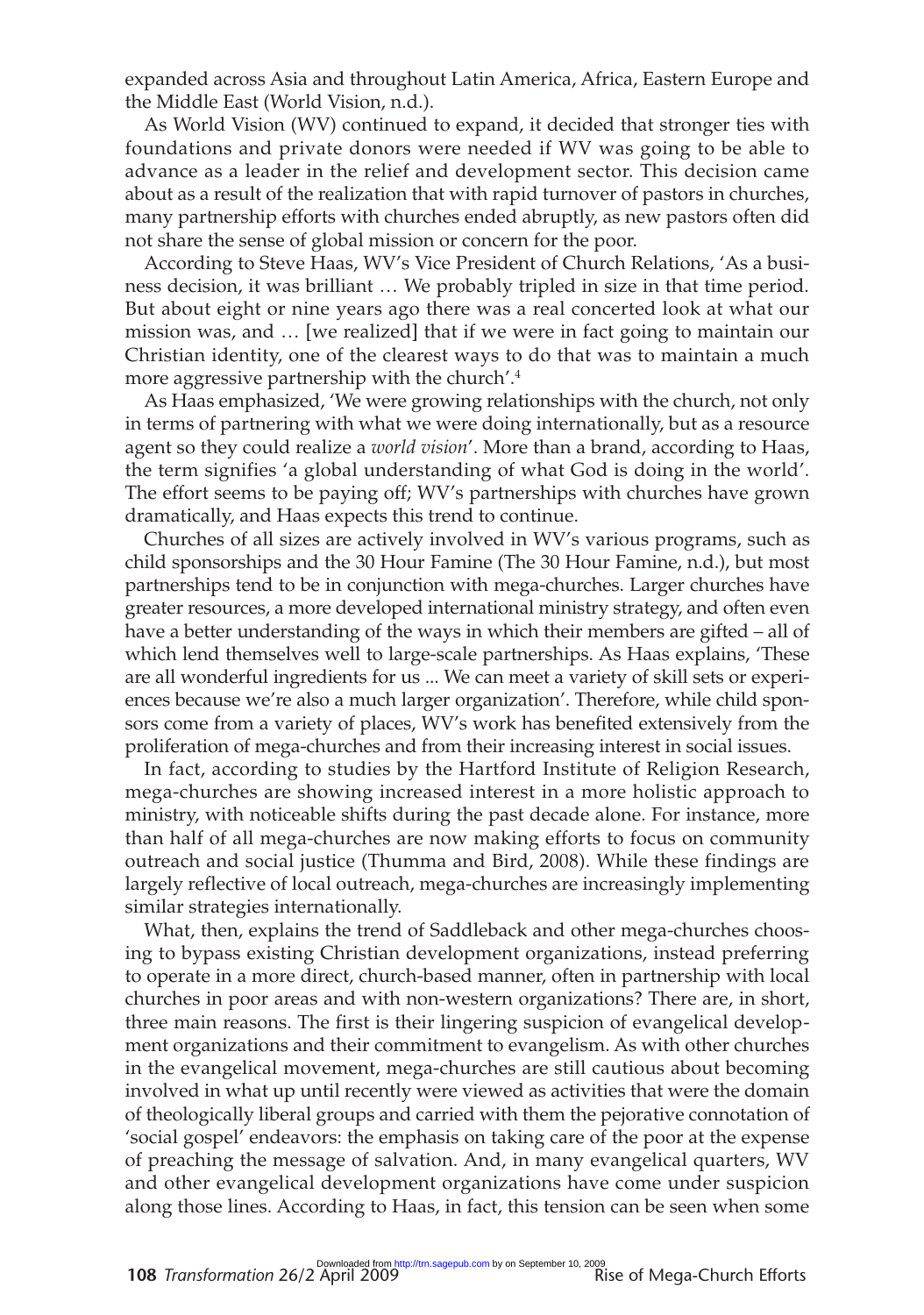mega-church pastors express concern about WV's approach to development, saying, 'I'm not hearing enough Jesus'.

The second reason is the belief by leaders of the mega-churches that they can do development work better and more efficiently than the development organizations, and that by working on their own they give their own members more opportunities to be directly involved in these efforts. Haas himself, in his former capacity as Extension Coordinator at Willow Creek, held the point of view that after learning how to do development through a partnership with an NGO, the church could engage in development work more efficiently on its own. And, along with this, there is a shift away from a traditional 'pay, pray, and get out of the way' approach to international ministry by the mega-churches. Church members, many of whom have now embraced a theological understanding of biblical holism and who have been taught that they are uniquely gifted for a particular purpose, are seeking opportunities to get more directly involved in development work.

In summary, the trend of mega-church involvement in development can be explained by the rise and increasing force of the mega-church movement in the context of a shifting paradigm of mission that is part and parcel of the evangelical reawakening to its social responsibilities. What stands out about this trend is the complex relationship the mega-churches have with the evangelical development organizations as they seek to make their way into this field of holistic mission, and a brief look at the case studies of three mega-churches in the USA will help give greater insights into the dynamics of these relationships and efforts and what the future might hold.

#### **Mega-Church Case Studies**

The three mega-churches that will be examined as case studies of mega-church involvement in development are Calvary Church in Lancaster, Pennsylvania; Emmanuel Faith Community Church, in Escondido, California; and Willow Creek Community Church, in South Barrington, Illinois. These three churches were chosen to represent three different areas of the USA, and interviews were conducted with officers of each. Additional material and information was pulled off their websites.

#### **Calvary Church, Lancaster, PA**

From its inception at a missions' conference in the 1930s, Calvary Church has prioritized sending its own members as cross-cultural missionaries. In the words of founding pastor Frank C. Torrey, 'Missions is a matter of life and death for the local church. The missionary enterprise is well defined in Scripture. It is the love of God in action. It is the stewardship of life, gospel, prayer and money. It is preaching and teaching. It is Christ Himself' (Rohrer, n.d.)

Rooted in this conviction, Calvary Church (CC) currently supports over 120 full-time missionaries serving in a variety of roles in the USA and throughout the world. 'The church has tried to create a kind of missionary environment where people could go overseas', says Missions Pastor Steve Beirn. 'From the very beginning, part of that has been a good incarnational ministry model'.5

Historically, CC has made a strong distinction between 'missions' and 'development' for fear that the latter would entail 'a social gospel approach to ministry' that focused on good works alone, to the neglect of verbal proclamation. In recent years, however, the church has begun to realize its 'inherent weakness in terms of understanding or even implementing holistic or transformational ministry'. With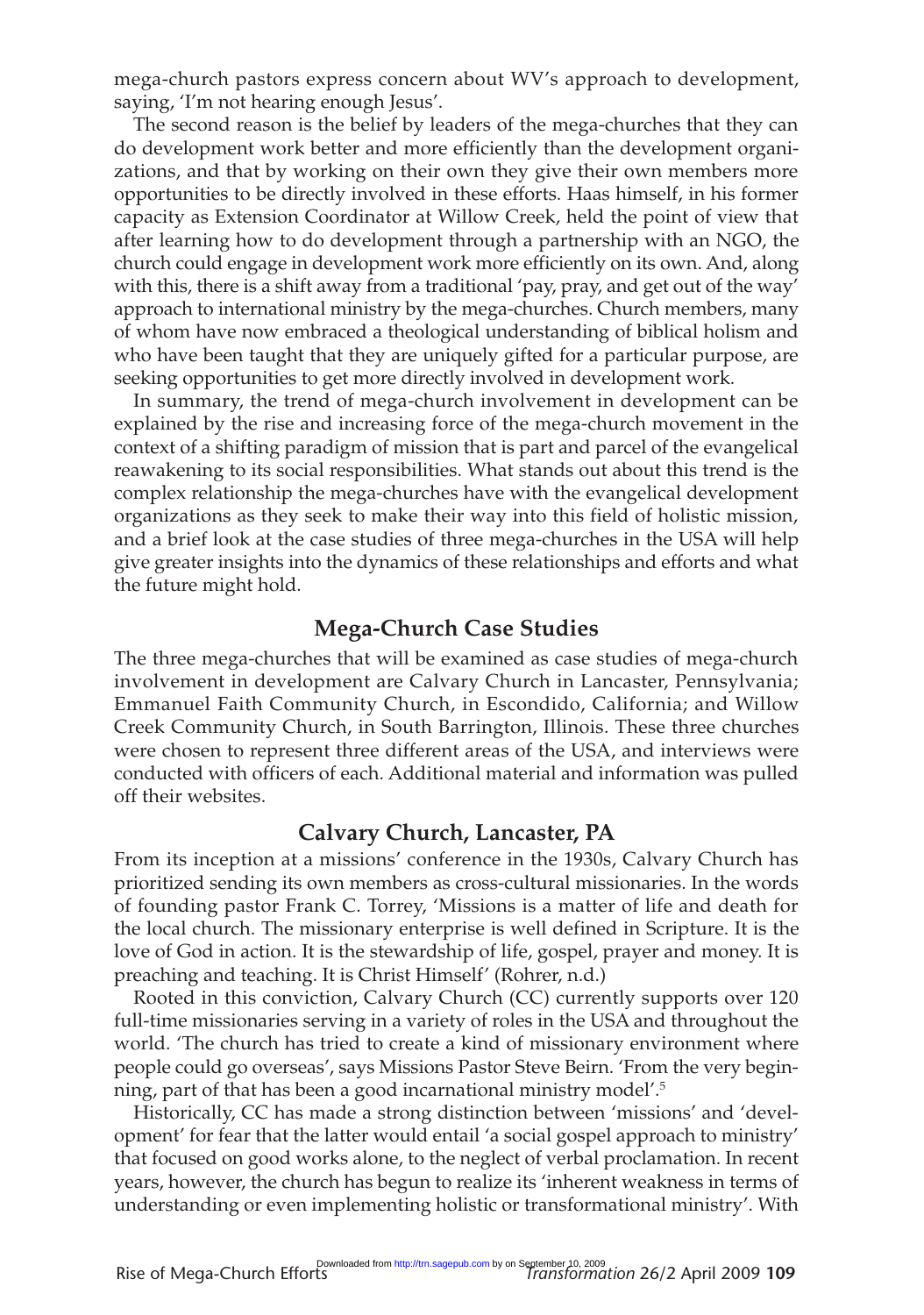this in mind, Beirn and two other leaders in the church plan to take a distancelearning course to get a better understanding of what a more holistic ministry might look like for CC.

This shift in ministry understanding, albeit gradual, is already beginning to emerge in a variety of ways. In 2006, for instance, the church entered into a multiyear partnership in Cambodia with World Relief, a major evangelical development organization, along with five other churches around the USA. This initiative represented a new ministry approach for the church, but momentum has been building as more and more members have had the opportunity to visit Cambodia for themselves, whether teaching English to Cambodian staff members or leading a leadership retreat for the staff and their families. Those who visit Cambodia then have the opportunity to report back on what they experienced, which, according to Beirn, 'continues to add legitimacy to the development side of ministry for us'. Seeing the cell church movement that grew out of practical ministry in poor Cambodian communities helped CC overcome 'traditional hang-ups' and provided 'real assurance that if we attempt to speak into the ends and see things as ministry platforms, then it really is all legitimate, sound, Christ-honoring ministry'.

In addition to the Cambodia partnership, the church is exploring new avenues for ministry. One new initiative is in conjunction with a western organization with strong local church ties in the Quito, Ecuador area, working especially with the residents of the garbage dump. At the same time, CC is beginning to partner with an Indian mission organization to provide indigenous training to 40 pastors who will then seek to plant churches in the Kolkata area. This will represent the church's first partnership with a non-western organization, and is being approached as a learning experience and pilot project, expecting it to be a mutually beneficial relationship followed by similar partnerships with other nonwestern organizations.

CC will continue to send missionaries through traditional mission agencies, but even these organizations have taken a more holistic turn, a process characterized by Beirn as one of 'maturation'. Some of CC's preferred organizations, working in parts of Africa, for example, have begun ministries to orphans, the hungry, and those with HIV/AIDS. 'These organizations we're working with are going through this evolution of change like we are', Beirn says, 'and because they are heading in the same direction organizationally, because their vision for ministry is the same as [ours], and because they have good field supervision of missionaries and member care track records, we want to work with these organizations and [they] are going to become strong alliances in ministry for us in the days ahead'.

Beirn makes clear that the ministry of development will not be replacing evangelistic or church-planting efforts for the church: 'What we're really striving to do is to get a better integration between faith and service, between body and soul ministries … [W]hether it's development or traditional church planting, we're really trying to view all of these things as viable ministry platforms. We see them as a means to end and not an end in themselves'.

As the church explores ways to be involved in development, it also seeks to focus its missionary efforts in the so-called 'least reached' parts of the world. Beirn believes these two shifts will coincide. 'In some of these areas of the world, [development] is a very appropriate first response to establishing a credible witness … '. 'The gospel can then be shared and the church can eventually be established where the gospel is shared. So I'm not saying the distinction between the two has been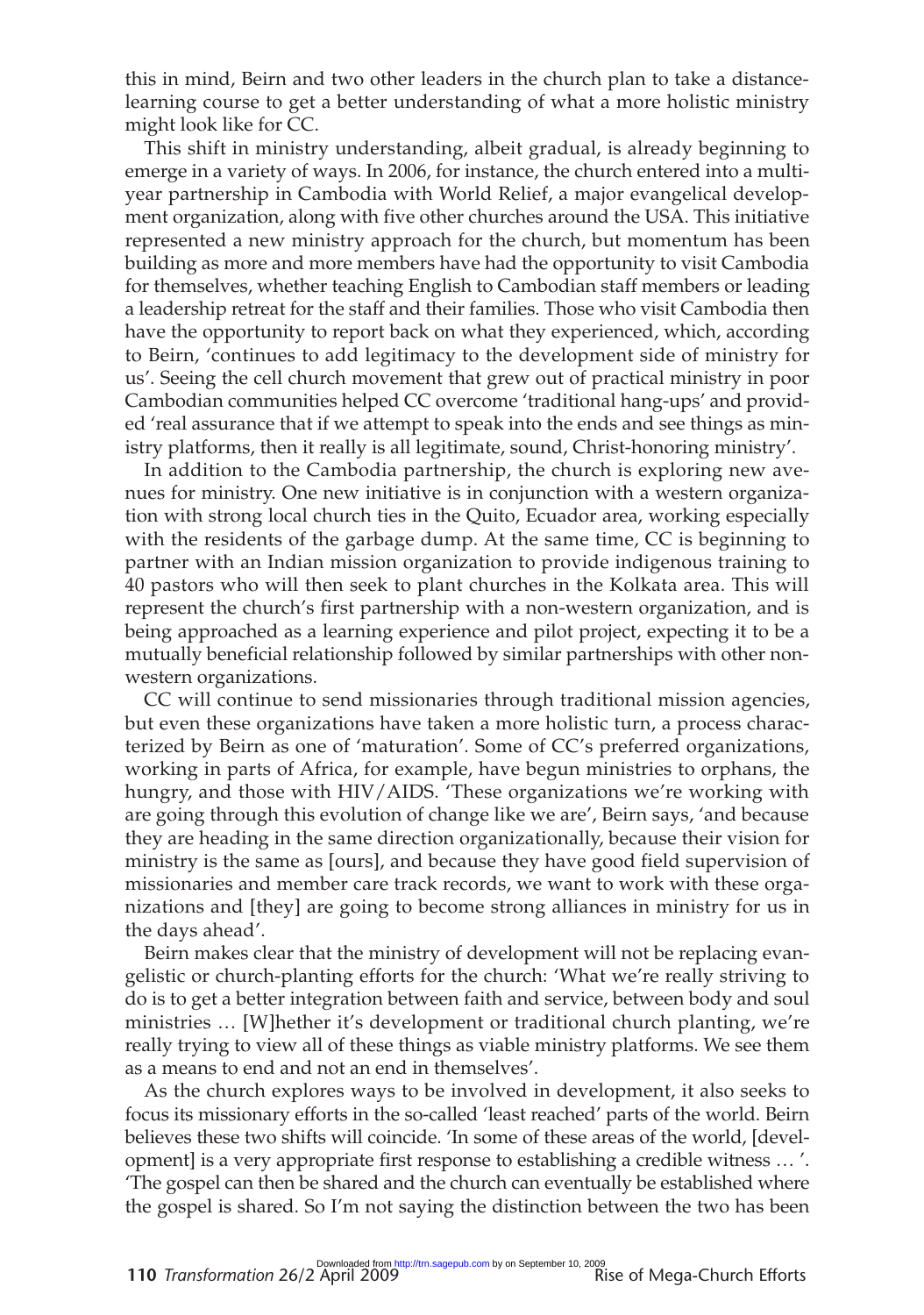completely broken down … [but] in the last five years the church has made some pretty significant strides'.

Ultimately, Beirn hopes that CC's mission and development efforts will become sustainable over the long term, and much more focused on local churches, with the desire that these non-western churches might become 'more holistic than we are'.

#### **Emmanuel Faith Community Church, Escondido, CA**

Like Calvary Church, Emmanuel Faith Community Church (EFCC) is roughly 70-years old and has historically been a missionary sending church as well. Today the church has over 100 missionaries serving in a variety of ways in over 20 countries, and although these missionaries serve throughout the world, the church has recently tried to focus its international ministry in areas that have less access to the gospel. 'We try to do more sending into the Middle East, North Africa, Central Asia – broadly speaking, into the 10–40 Window if we can – but we do not limit ourselves to that', says Outreach Ministries Pastor Dave Hall.<sup>6</sup>

One shift in the church's cross-cultural ministry focus is its increasing desire to partner directly with local churches. 'We are probably still on an upward learning curve on how to more effectively partner with the emerging church around the world', Hall says. 'How do we bring resources and partner with them? We're doing that in some cases, and we're also providing some financial support for missionaries being sent out from other countries'. For example, EFCC supports some Arab workers through a partnership with these workers' home church in North Africa, though Hall acknowledges there is still a lot yet to learn about how to do these sorts of partnerships. He hopes that in the future EFCC will be able to partner with more and more local churches around the world.

EFCC is also seeking to do more in terms of holistic ministry. In addition to evangelism, church planting, and leadership development, Hall indicates a desire to do a better job in community development, which he considers one aspect of missions rather than a distinct new undertaking. 'As a church we have historically tended to emphasize more of the proclamation, preaching, evangelism, and discipling of people as mission', he says, indicating that the church has 'not gotten intentionally all that much involved in things like healthcare, agriculture, [and] human trafficking'.

This has been due in part to the fact that like many evangelical churches, EFCC has at times tended to view such efforts, in the words of Hall, as 'unrelated to the gospel'. Beliefs and opinions may vary from one generation to the next but, Hall says, 'We are trying to fight through [the distinction between physical and spiritual] both locally and globally and seeing that the two were never really intended to be disengaged from one another … [W]e're trying to bring them back together, as one informs and relates to the other'. Doing so, Hall believes, is part of 'trying to bring God's rule, reign, and authority over all of life, and to reclaim what has been corrupted by sin and the evil one'.

However, Hall makes clear that 'we're not just interested in creating well-fed, healthy individuals who are comfortable on the way to an eternity apart from God, either ... We're trying to go in as whole people, letting people know we're doing these things because we're followers of Jesus Christ and that our hope is only to be found in him, and tell them about it'.

Hall has hope that these various aspects of EFCC's changing focus will converge in the near future in Senegal. The church plans to send a full-time missionary couple to the West African country, where they will be serving in partnership with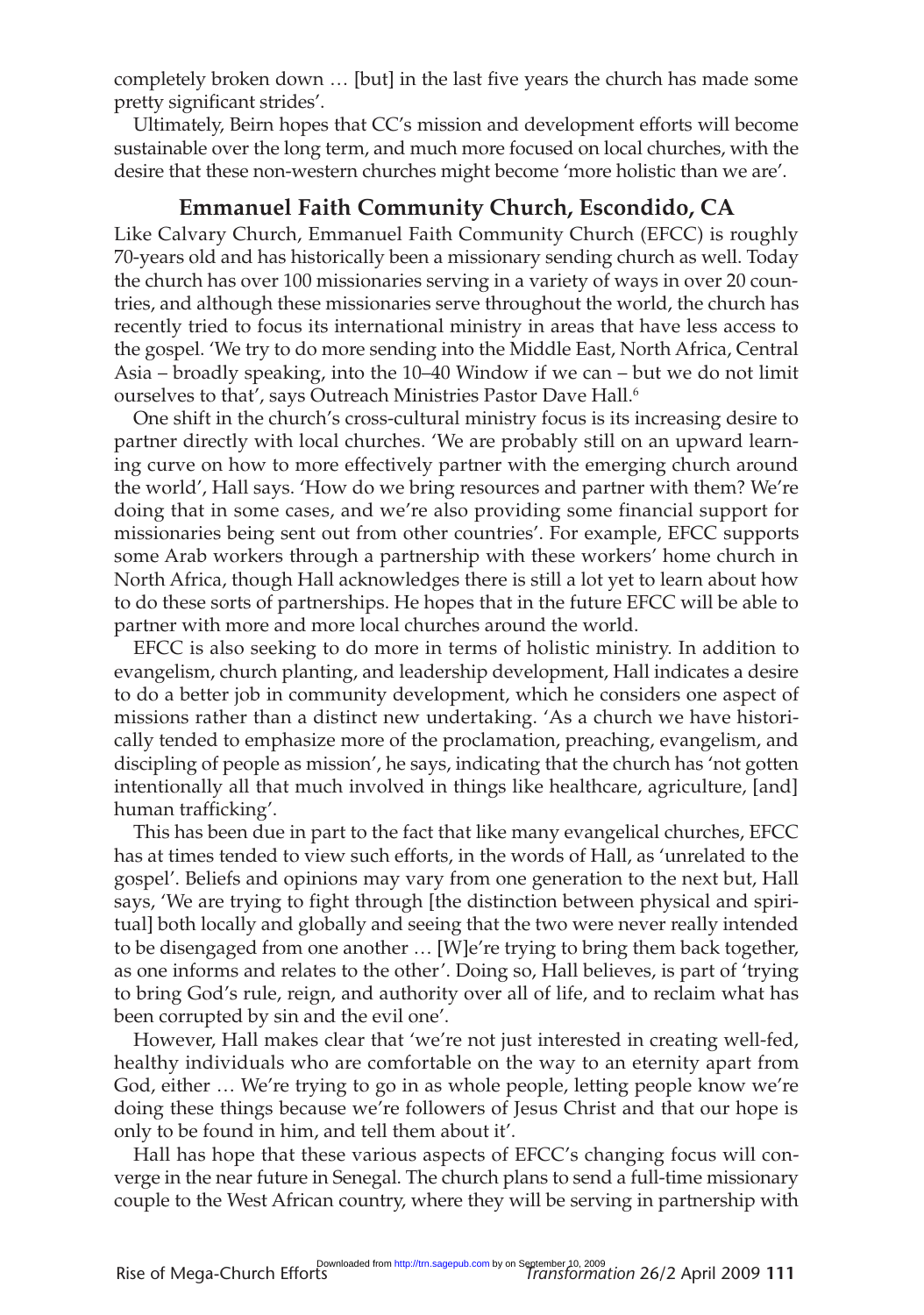local churches under Senegalese leadership. They will also be engaged in holistic community development ministries, addressing needs such as clean water, health care, and agriculture. This five-year initiative represents a new type of ministry for EFCC, with the focus on transforming one particular community rather than supporting missionaries in disparate parts of the world indefinitely. While the size of EFCC and its history in international ministry have made this sort of partnership possible, Hall also says that since a church of its size does not change its way of thinking lightly, this is a very significant step.

While not to the same extent as this partnership with churches in Senegal, EFCC has also looked to Christian development organizations on a project basis. For instance, after Cyclone Nargis devastated Myanmar, the church chose to partner with WV in an effort to relieve some of the suffering of the Burmese people. Hall says that the church is also discussing the possibility of entering into a more long-term partnership with World Relief.

EFCC has no desire to abandon its focus on sending its own missionaries in more traditional ways, however. EFCC continues to look to traditional mission organizations to provide supervision and oversight for the missionaries the church sends around the world. And while the extent of relationships between mission organizations and sending churches may vary, Hall desires to foster active communication and active involvement in the missionary-sending process, which he believes is indicative of a healthy partnership.

#### **Willow Creek Community Church, South Barrington, IL**

One of the most prominent mega-churches in the USA, Willow Creek Community Church emerged in the 1970s out of a dynamic youth ministry in the Chicago area. Seeing the impact that services featuring contemporary music, drama and applicable teaching were having in the lives of teenagers, a group of leaders – including a young Bill Hybels, currently Senior Pastor – decided to start a similar church for adults (Willow Creek Community Church, n.d.[a]).

In addition to over 100 ministries and an average weekly attendance of 23,500,7 the church has formed the Willow Creek Association, a network of more than 12,000 churches spanning 90 denominations in 45 countries. 'These churches, and others we serve, represent a wide variety of sizes, denominations, and backgrounds, and are ministering in literally every corner of the world'. Clearly, Willow Creek's influence is substantial not just among North American megachurches, but throughout the world as well, in churches of all shapes and sizes.

'There is nothing like the local church when the local church is working right', says Hybels. 'The local church has been entrusted with carrying the life-changing message of Jesus Christ, and it's the only hope I see for this hurting and broken world. There's nothing else like it' (Willow Creek Community Church, n.d.[b]).

It should come as no surprise, then, that Willow Creek's international ministry efforts have a decidedly local church focus. Warren Beach,<sup>8</sup> Director of Global Connections, emphasizes that local churches – when working biblically – will address both material and spiritual needs. 'Evangelism and community development', says Beach, 'are two sides of the same coin'.

This belief is captured in the Global Connections mission statement: 'The mission of our global connections ministry is to fight global poverty and HIV/AIDS through serving and partnering with churches in the developing world who are passionately committed to the holistic transformation of their communities' (Willow Creek Community Church, n.d.[c]).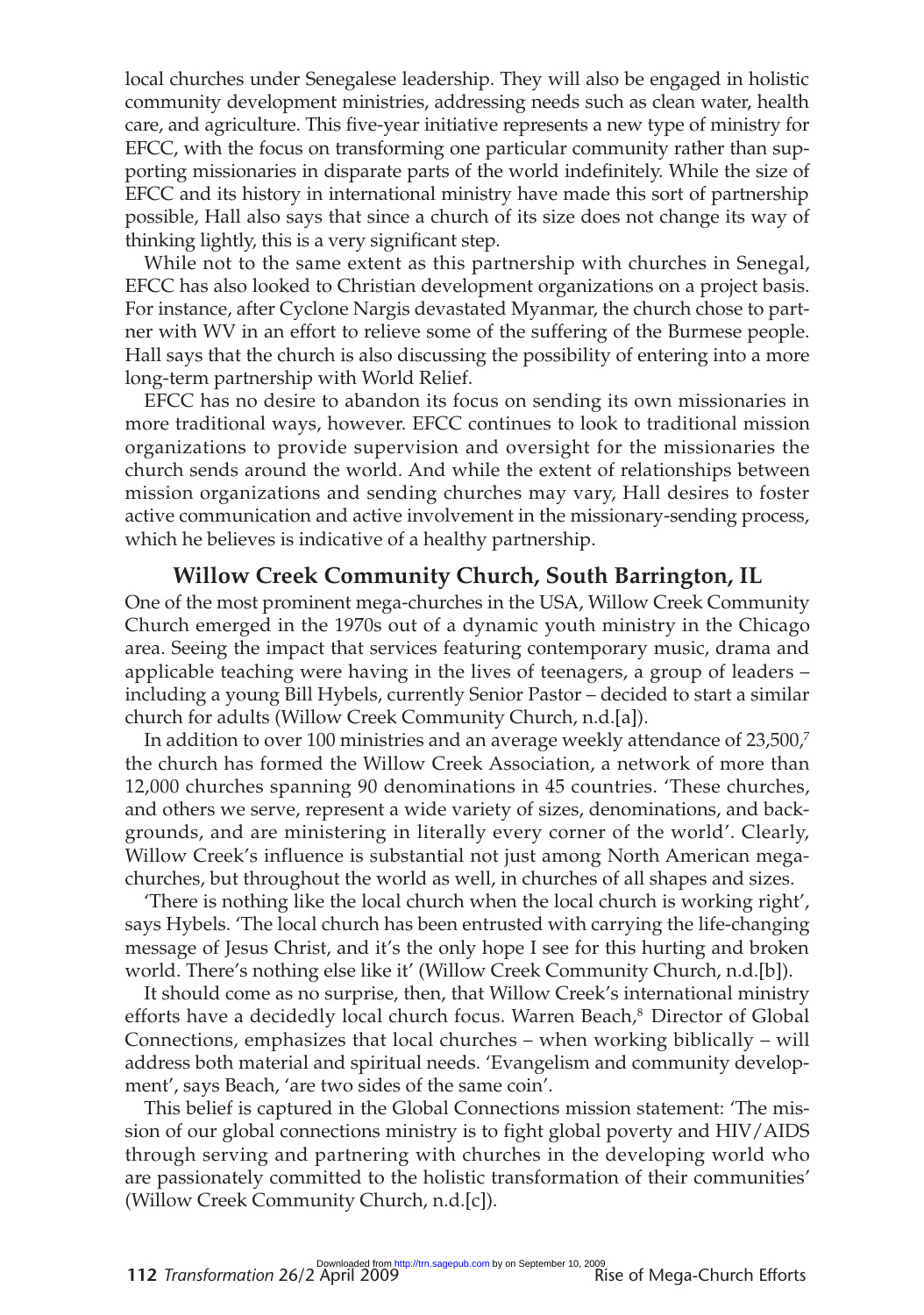Willow Creek (WC) focuses its international ministry in Africa and Latin America, working at times in conjunction with missionary and development organizations, but more often through partnerships with local churches in these locations. Beach says that in looking for 'transformational' churches or networks of churches with which to partner, WC tries 'to go as listeners and learners, to see what the church has determined to be their calling … and to be a part of that transformational process [by coming] alongside them and see how we can play a role'.

According to Beach, 'the bulk of our resourcing and energy is to help [local churches] serve the poor and marginalized in their community materially' in areas such as income generation, job training, education, and care for those affected by HIV/AIDS. When seeking out partnerships, however, WC looks for churches whose practices include 'orally proclaiming the gospel as well as discipling their flock … while not neglecting the material realm'.

WC began its work in Latin America by putting a staff in place in the Dominican Republic, which Beach describes as WC's first 'serious global initiative'. These staff members, having been equipped with theological training, served as 'scouts' in search of churches that shared WC's vision for embracing both the physical and the spiritual components of the gospel. In time, they established a network of churches throughout Latin America that were committed to holistic ministry.

In Africa, WC did not feel it had the luxury of taking years to develop a church network from scratch, and through a South African church affiliate from the Willow Creek Association, it discovered that a network of hundreds of local churches was already in place. WC then specifically sought out partnerships with black-led churches in the townships of South Africa that were on the frontlines of combating the AIDS crisis in their communities.

WC's work has since expanded to other countries throughout Africa, and includes efforts in conjunction with development organizations in addition to local churches. For example, WC partners with Bright Hope, an American organization working specifically in communities whose residents live on less than a dollar per day, and RISE International, which works in Angola to develop communities through education.

Due to WC's global influence and fame, one can only postulate that many other churches will take note of WC's efforts. In all of these initiatives, however, Beach is forthcoming with the fact that mistakes will be made along the way. 'A humble spirit and the willingness to learn from our mistakes is extremely necessary in this game', he says, 'because everyone will make them, and hopefully, grow from them'.

#### **Conclusions**

Despite the relatively recent emergence of the mega-church phenomenon and the rapid changes taking place within the movement, all indicators are that megachurches will remain a substantial part of American evangelicalism for the foreseeable future. As can be seen from these case studies, mega-churches, as the world of evangelical churches as a whole, are awakening to the importance of tackling poverty and social issues even as they continue their focus on evangelism and church planning.

As they begin to act on their newfound conviction, mega-churches are choosing their way carefully and their partnerships deliberately. While they are forging ahead slowly with their own programs and staff on the ground that emphasize direct relationships with churches in the developing world, they continue, in large part, to support a large number of missionaries through missionary agencies who are also caught up in the evolution towards a more holistic ministry. This does not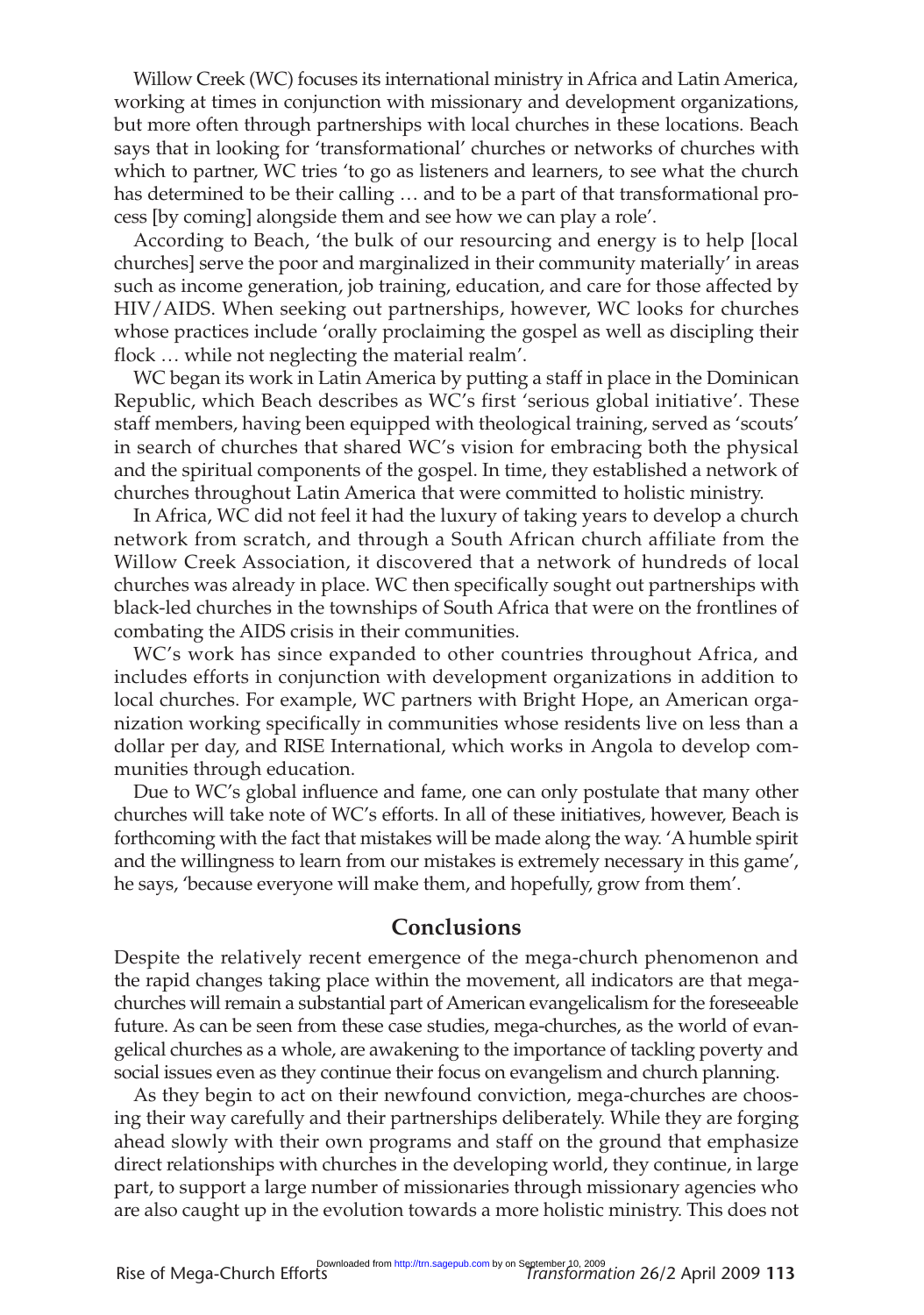mean, however, that they are completely casting aside relationships with evangelical development organizations: in fact, it appears that in some cases they are strengthening their ties with organizations like WV and World Relief who they used to regard with substantial suspicion.

On the other side, evangelical development organizations are taking steps to shore up their relationships with the mega-churches and overcome the lingering doubts from the past. WV, for example, every quarter takes 10 to 20 pastors of US megachurches to Africa to see WV's work first-hand. During the orientation to these trips, according to Haas, it is not uncommon for these pastors to express that they are 'really looking forward to winning some folks to Christ'. But once these pastors get out to visit actual villages, they find that many of the community members are already Christians and come to realize that 'the way in which the gospel is imparted is so much more deep and broad and meaningful than I thought'. The Christian beliefs of the villagers, according to Haas, are the result of villagers getting to know the Christian development workers and learning about the gospel through these relationships. 'They're seeing that lived out holistically, incarnationally', says Haas. 'You know, [it's] Jesus with skin for 15–18 years. A lot of heads get turned by that'.

In summary, as Haas explains, the evangelical development organizations are seeking to shore up their relationship with the mega-churches: 'You're going to see a greater movement among the larger organizations like ours in finding ways to utilize the gifts and skills of those in the local church … I do believe that partnership is the name of the game and what we're trying to do is positioning ourselves to be the best possible partners we can be'.

The case studies also show that as the mega-churches move more into development, they are searching and experimenting with methods and approaches and the choice of issues they take on in the vast spectrum of development and social change activities. Community development activities and assistance to the more vulnerable sectors of the population, such as orphans, appear to predominate, although leaders of the mega-churches express a vision for becoming involved in more. In looking to the future, for example, Steve Beirn of Calvary Church referred specifically to the possibility of becoming involved in disaster relief, HIV/AIDS ministry, human trafficking, and micro-finance banking.

However, in considering the various issues, methods, and approaches being considered, both Beirn and Dave Hall from Emmanuel Faith Community Church gave special mention to the 'business as mission' movement and the importance of incorporating that approach into their ministries. In their estimation, business as mission would address the challenge of doing mission work in certain 'closed' countries, a challenge that they saw as becoming more and more difficult. It also would help address the increasing challenge of funding missions endeavors by helping to partially or totally sustain the missionaries financially through their employment in various locations throughout the world, and especially in least reached areas, a need that is becoming more acute because of the dwindling older generation on whose support the missionaries have depended. Finally, as Beirn stated, the business as mission movement will provide unique opportunities for Christians to serve throughout the world, and represents one of the many factors that are 'going to break down the very neat and sanitized and traditional ways we've looked at ministry and really force people to look at things differently'.

As the mega-churches become more and more involved and committed to development work as part of their ministry, the questions and challenges they will face in this endeavor will be the same as those faced by all of those who have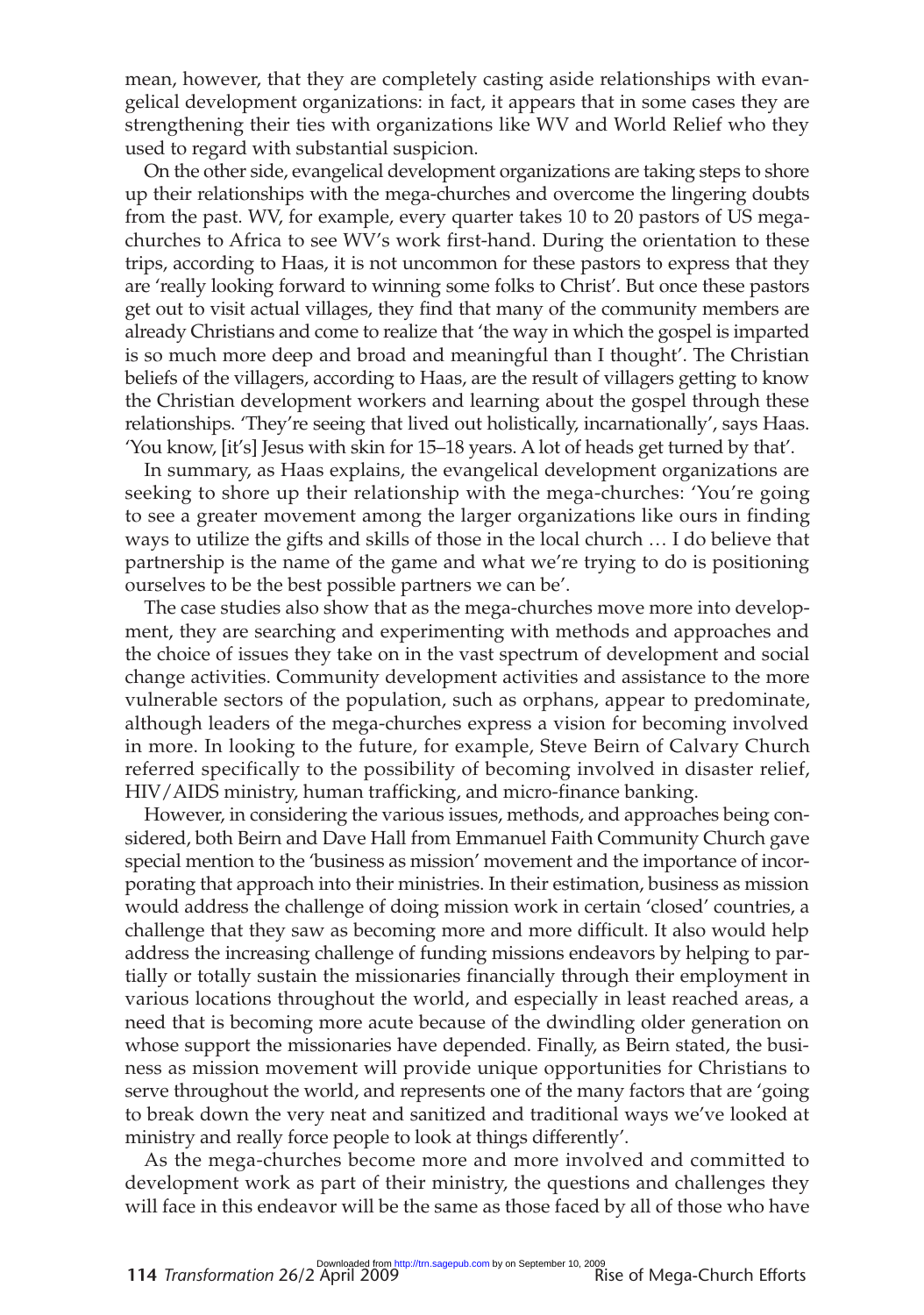significant experience in development work. To cite just a few, how do you go about best establishing relationships and partnerships with those with whom you are working at the local, national, and international level, whether they be churches or other actors? To what extent do you collaborate with other actors in development, even if they do not share your same principles and beliefs? How do you avoid falling into the temptation of assuming an attitude of superiority and falling prey to blind spots in terms of assumptions about the people with whom you are working? What kinds of techniques, methods, and approaches do you use in this kind of work to give you the best results, ranging from issues of planning, to management, to evaluation, to fundraising? And, finally, what do you do when you come up against the fact that development has inherent political overtones that will require, in one way or another, dealing with local powers and government authorities, many times in a way that is not to their liking?

 There are signs that the mega-churches are beginning to consider these questions, seeking the advice and expertise of development organizations, academics, and others with experience in this field, and are hiring people with training and skills in development work. In short, it appears that they are in the process of building up their capacities in this area, much like other organizations have done before them, and much like their counterparts in the developing world are doing as well. Once again, Haas from World Vision sheds some light on this process: 'There's a number of [mega-churches] that I can think of right off hand that I think have jumped right into the development game, only to find out, okay, which end is up?'. According to Haas, mega-churches are learning to identify and mobilize key leaders in communities and to work in partnership with churches of all varieties, not as those with all the answers but as learners. Many, according to Haas, realize once they have begun doing development work that it is much more complicated and difficult than it appears, and they will need to learn from those who have made mistakes in the past. Mistakes, Haas says, are inevitable in development. The question, he says, is whether churches that have made mistakes will return: 'In other words, once burned, will they give up and go back to just local ventures and kind of squeeze out a couple of bills [for international development]? Or, will those groups say, "You know, I really learned a valuable lesson, and I'll either walk with somebody who's already been there doing it, or I'll retrench my efforts and get a little training"'.

Finally, Haas believes that what we see unfolding today is ultimately the result of prayer. 'I would say, in terms of the grand experiment of megachurches and mission organizations like ours, the beauty is that we've been praying for years. I'm standing on the shoulders of spiritual giants who were praying a lot longer than I have been about the church awakening to issues of the poor … And out of them, many of the top leaders are waking up. The question is, are they doing it just like us, are they doing it with us? In some cases yes, in some cases no. Is that a good thing? Well, that depends on how you look at it. You know, we prayed, and they are doing it. God's awakening the body … I can't say it's widespread but it's certainly moving in a positive direction'.

#### **Directions for Future Research**

This article has been a preliminary attempt to articulate the present move of the mega-church movement into the field of development and missions. Considerable research remains be done to ascertain more fully the nature and scope of megachurch involvement in development, to learn from the possible innovations they are coming up with as they engage in this process, and to help the mega-church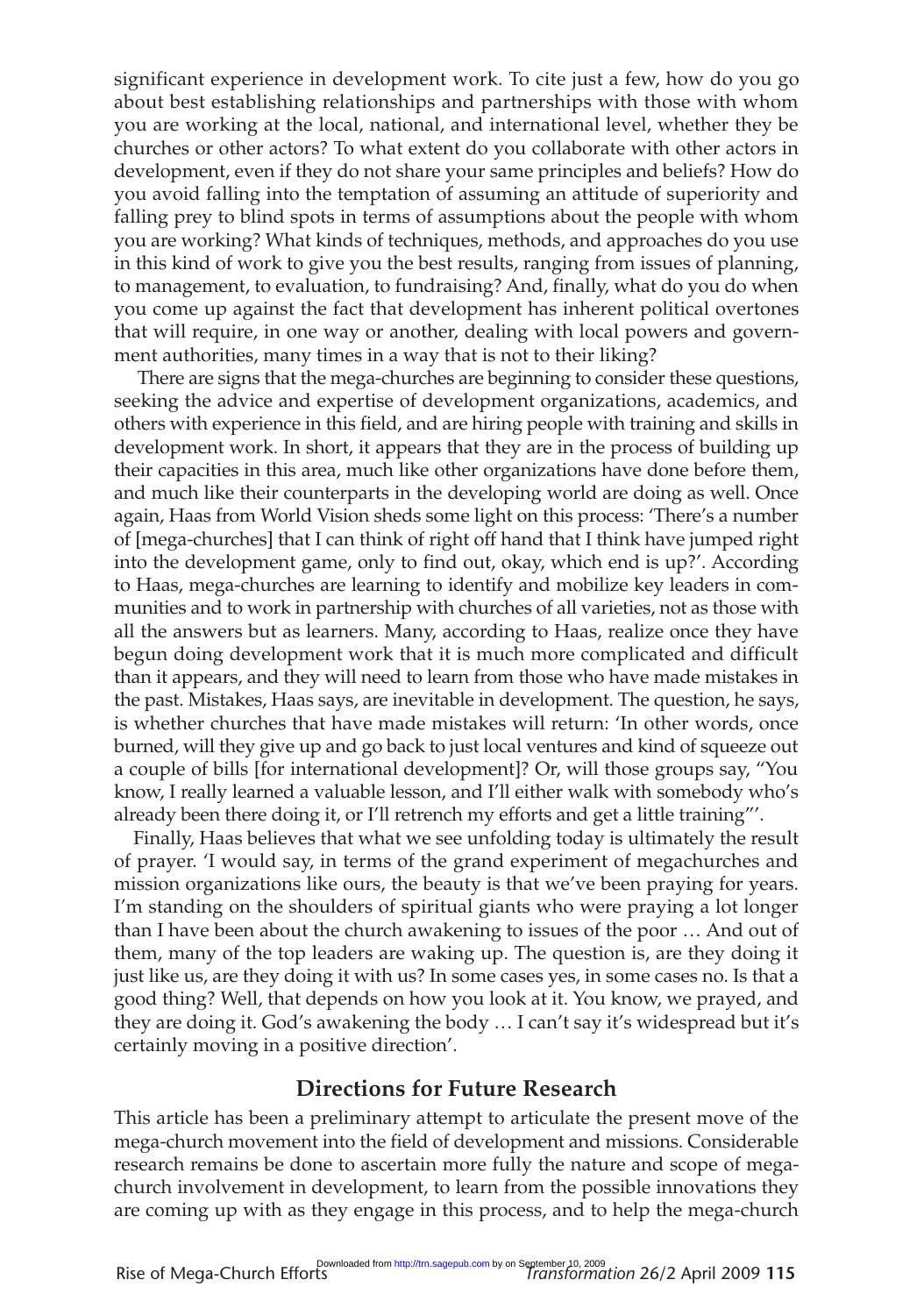movement learn from past experiences and challenges faced by those who have spent much time working in development.

For example, the international ministry efforts of churches such as Saddleback and Willow Creek are nationally and even internationally known. However, it is not clear to what extent their ministries reflect those of the majority of mega-churches. Are other mega-churches more, equally, or less committed to holistic ministry and engaged in development throughout the world? Are there examples of megachurches even more innovative than the aforementioned well-known examples?

In the same way, Calvary Church and Emmanuel Faith Community Church, though they have separate histories and are located on opposite sides of the country, seem to have similarities that might not be common to the majority of mega-churches. Namely, both churches describe a focus on sending missionaries as central to their ministry. How much of this has to do with the fact that both churches are approximately 70-years old, whereas the majority of mega-churches have much shorter histories?

While the three churches examined are fairly representative of the mega-church movement in suburban locations, there are a considerable number of other megachurches with varying demographics. For instance, do African-American megachurches look and function in unique and distinctive ways when it comes to international ministry? Do charismatic or fundamentalist churches show greater or lesser commitment to development work? Are mega-churches that are affiliated with denominations more or less likely to engage in development? Which denominations are the most likely to be involved? Does 'prosperity gospel' teaching – which is common in some mega-churches – lead to greater or lesser emphasis on development? Are mega-churches in one region of the USA more likely than churches in other regions to be actively engaged in international holistic ministry, or churches in urban settings as compared with the suburbs?

While we have only examined churches in the USA, as noted in the first part of this article there are rapidly growing mega-churches throughout the world. How do the international ministries of mega-churches in Latin America, Africa, and Asia compare to their western counterparts? What similarities and differences exist in mega-churches in different regions of the world? Do non-western megachurches, on the whole, work directly in development or do they seek to partner with development organizations? Finally, as the center of gravity in the church continues to shift from North and West to South and East, what impact will this have on traditionally northern Christian development organizations?

In the end, future research pursuing these and other questions needs to be focused on helping these churches, and the evangelical movement as a whole, to be effectively obedient to the full mandate of the gospel. It is tremendously encouraging that the leaders of the evangelical churches are stepping up and becoming involved in holistic ministry, focusing on their relationships with churches in the developing world, and encouraging their congregations to do the same. There is no doubt that the church is the place where holistic discipling should occur, both in the developed and the developing world, and one of the weaknesses of the evangelical development organizations has been that many times they have shied away from establishing strong and healthy relationships with the churches in the developing world. If the mega-churches, the local churches, and the development organizations can forge healthy partnerships between themselves, using their respective gifts and talents to nurture and encourage each other and bathing their relationships them in prayer, God is sure to use this movement in great ways to bring people to Him and to minister to their needs.